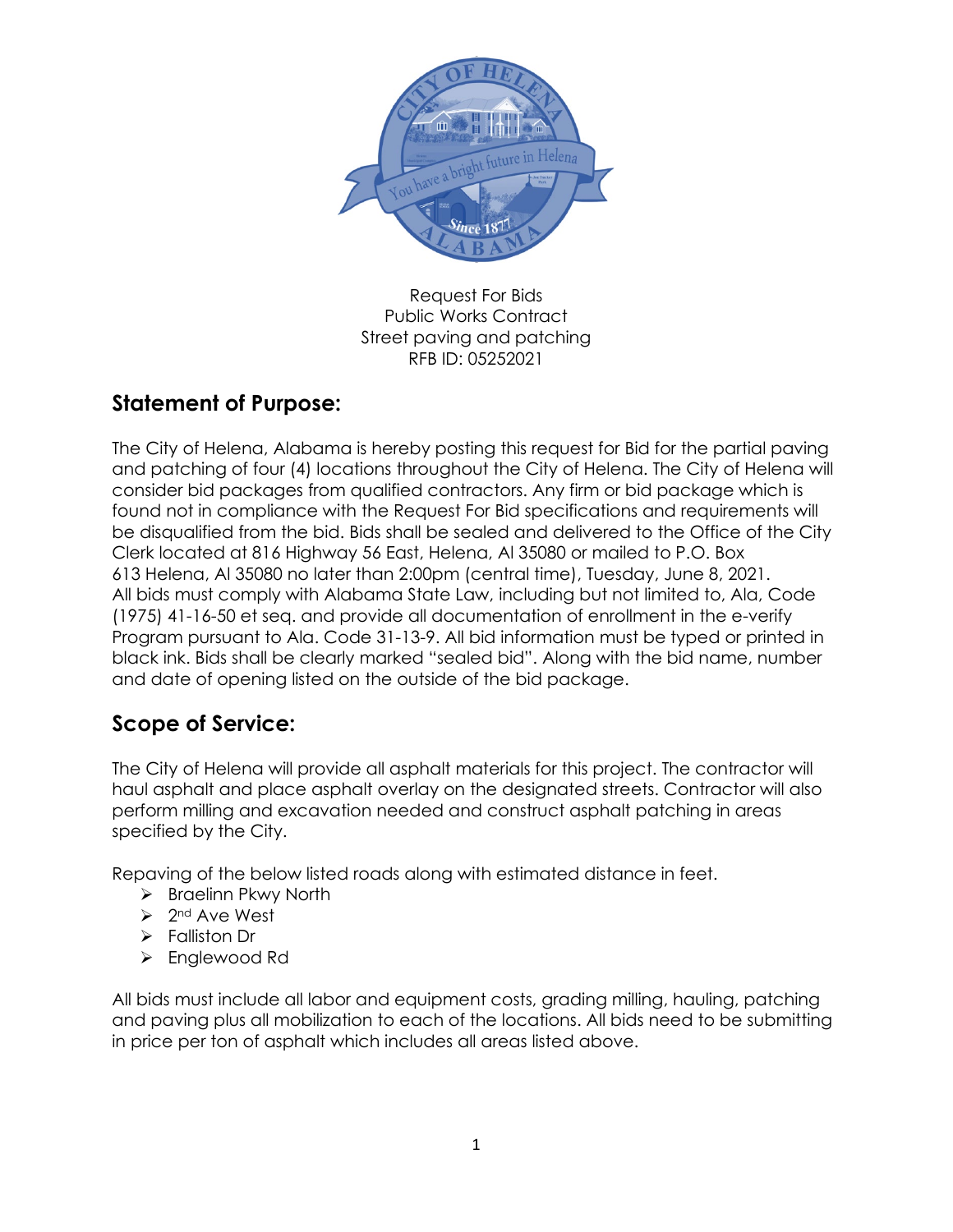### **Qualifications of Contractor:**

- 1. Licensed as required by Title 34, Chapter 8, Code of Alabama, 1975
- 2. Provide copy of Alabama General Contractors License
- 3. Ability to provide a Certificate of Insurance for Comprehensive General Liability, Comprehensive Auto and Workman's Compensation, and the ability to maintain in full force and effect during the contract period entirety. Liability limits should be no less than \$500,000.00

### **Bid Qualifications:**

- 1. Statement and qualifications and experience
- 2. Number of years engaged in business
- 3. Fully describe your company and experiences
- 4. History of successful and stable company operations for at lease one (1) year
- 5. List past and present projects similar to this RFB within the State of Alabama
- 6. Include names and qualifications of personnel to be assigned to managing this proposed agreement

The firm is currently licensed, insured and authorized to conduct business in the City of Helena. Please attach a copy of all licenses and insurances.

Any questions may be addressed to the City of Helena Building Official, DeJay Jones at 205.663.2161.

#### **Submission:**

Bid packages shall be sealed with one (1) master copy and six (6) additional copies, and delivered to:

The City of Helena Attn: Amanda Traywick, City Clerk 816 Highway 52 East Helena, Al 35080

All bid proposals must be received no later than the posted deadline of at 2:00pm (central time). Bid packages submitted after the posted date and time will not be accepted. Bid packages must be sealed and clearly marked with the Bid #, title, and the date of bid opening. Proposals may not be withdrawn for a period of (30) days after the closing date. The City of Helena reserves the right to reject any and all bids. Please make sure that each item is included within your bid package. Failure to provide a complete package of submittals may result in disqualification from the bid process.